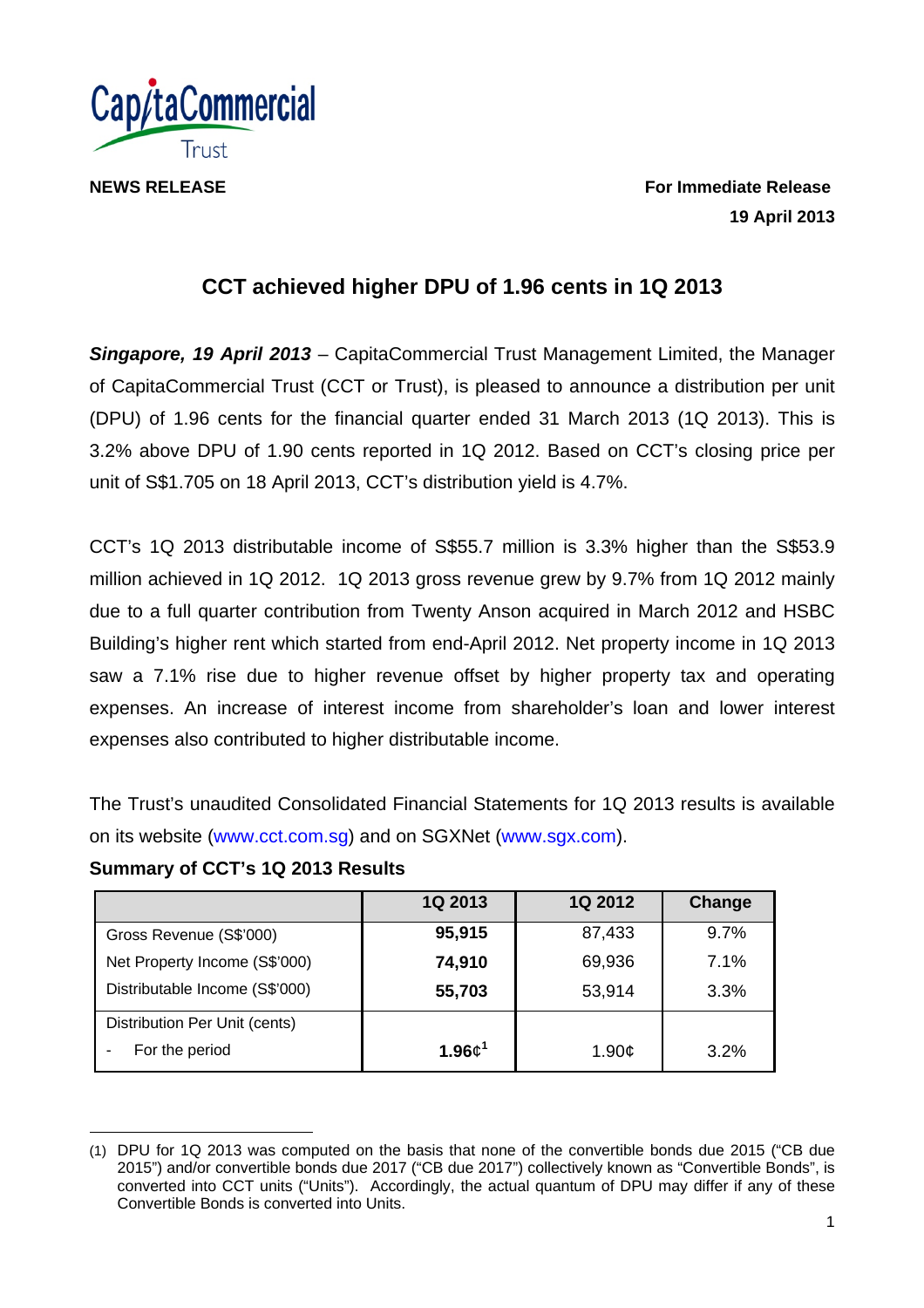Mr Kee Teck Koon, Chairman of the Manager, said, "The Trust has delivered a good set of results with a higher DPU for 1Q 2013 compared to the same period last year. This is attributable to our proactive approach towards asset and portfolio management, and capital management. CCT's office portfolio is well positioned to benefit from positive rent reversions given that the average rent of leases expiring in the rest of 2013 is lower than the average monthly office market rent as at 1Q 2013. The ongoing asset enhancement works at Six Battery Road and Raffles City Tower are scheduled for completion by end-2013 and 2Q 2014 respectively. The development of CapitaGreen is on track to be completed by the fourth quarter of 2014. Together with our active leasing efforts, these asset enhancement initiatives and the future rental income from CapitaGreen will underpin the growth of the Trust for the long term."

Mr Kee added, "With a total asset value of approximately S\$7 billion, CCT has a strong balance sheet given the low gearing at 30.4%, and 78% of the debt being fixed rate borrowings. The 69% of assets being unsecured also affords CCT greater flexibility in capital management."

Ms Lynette Leong, Chief Executive Officer of the Manager, said, "CCT's portfolio occupancy is resilient at 95.3% compared to the market average occupancy of 93.2% for Core CBD as at the end of 1Q 2013. CCT's properties also registered positive rent reversions; as a result, CCT's average monthly portfolio office rent continued to increase from S\$7.64 per square feet in 4Q 2012 to S\$7.83 per square feet in 1Q 2013."

Ms Leong added, "A total of 409,900 square feet of new and renewed leases for both office and retail spaces were signed in the first quarter of 2013. Of the total lettable area committed in 1Q 2013, about 88% were renewals and 12% new leases. The activities were largely generated by expansion of existing tenants within our portfolio and also new tenants relocating from another building. CCT's weighted average lease term to expiry for its top 10 tenants (excluding the lease to the hotels and convention centre) is now 3.8 years extended from 3.0 years in the fourth quarter of 2012, due to a few major tenants' renewals. We are pleased by the lease renewals of JPMorgan Chase Bank N.A., The Royal Bank of Scotland PLC, and Henderson Global Investors (Singapore) Limited , and are delighted to welcome new tenants, General Mills Sales Singapore Pte Ltd and New Zealand High Commission."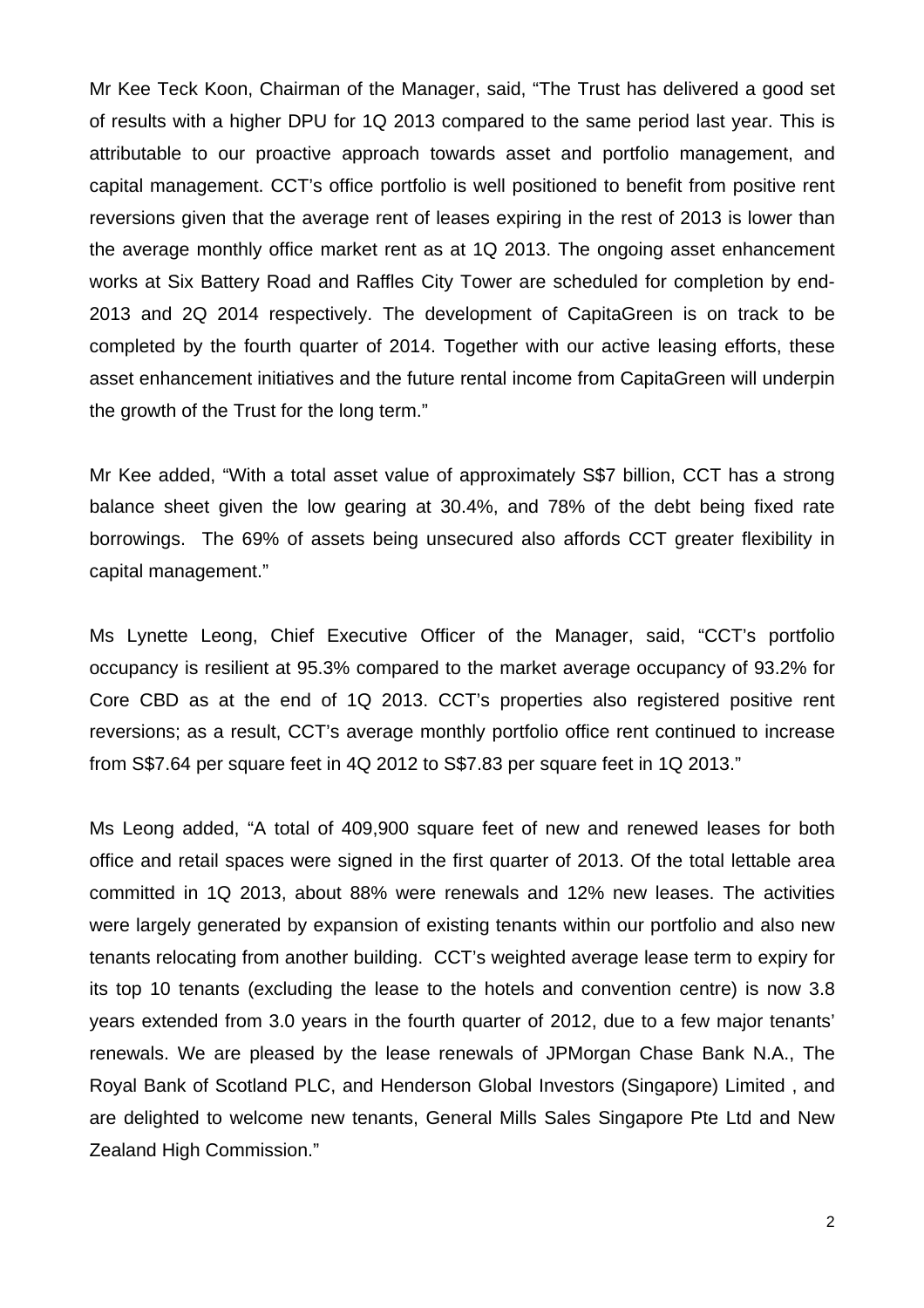### **Robust Capital Structure**

The Trust's outstanding debt of S\$50.0 million due in June 2013 will be easily refinanced by its existing bank facilities. The percentage of borrowings on fixed interest rate reduced from 96% in 4Q 2012 to 78% in 1Q 2013 due to the expiry of the S\$370 million notional amount of fixed interest rate swap in March 2013. The weighted average interest rate for the expired interest rate swap was at 3.59% per annum, and hence, we would expect interest rate savings assuming funding at the current lower interest rate. However, the savings may be partially offset by increased borrowings required to fund existing asset enhancement initiatives and capital expenditure requirements going forward.

# **Singapore Office Market**

Singapore island-wide office's net demand was approximately 126,046 sq ft in the first quarter of 2013. The Core Central Business District (CBD) occupancy increased from 92.2% in the fourth quarter of 2012 to 93.2% in the first quarter of 2013. The office market has gained greater tenant profile diversification with increased demand from small to midsize companies in the Central Business District. The average monthly Grade A office rent was stable at S\$9.55 per square foot in the first quarter of 2013, compared to S\$9.58 per square foot reported in the fourth quarter of 2012.

### **Outlook**

Looking ahead, Singapore's new office supply in the CBD and decentralised area is expected to be limited, with an average of about 1 million square feet per annum from 2013 to 2016.

CapitaGreen, our Grade A office tower under development, is expected to be the only new office supply completing in 2014 in the CBD. Active pre-marketing to select prospective tenants has commenced. The upgrading of Six Battery Road is on track to be completed by end of this year and the upgraded office space is able to command premium rental rates. The upgrading of Raffles City Tower has also made good progress and tenants will enjoy a refreshed working environment.

These developments will rejuvenate CCT's property portfolio which will reap future benefits to our unitholders.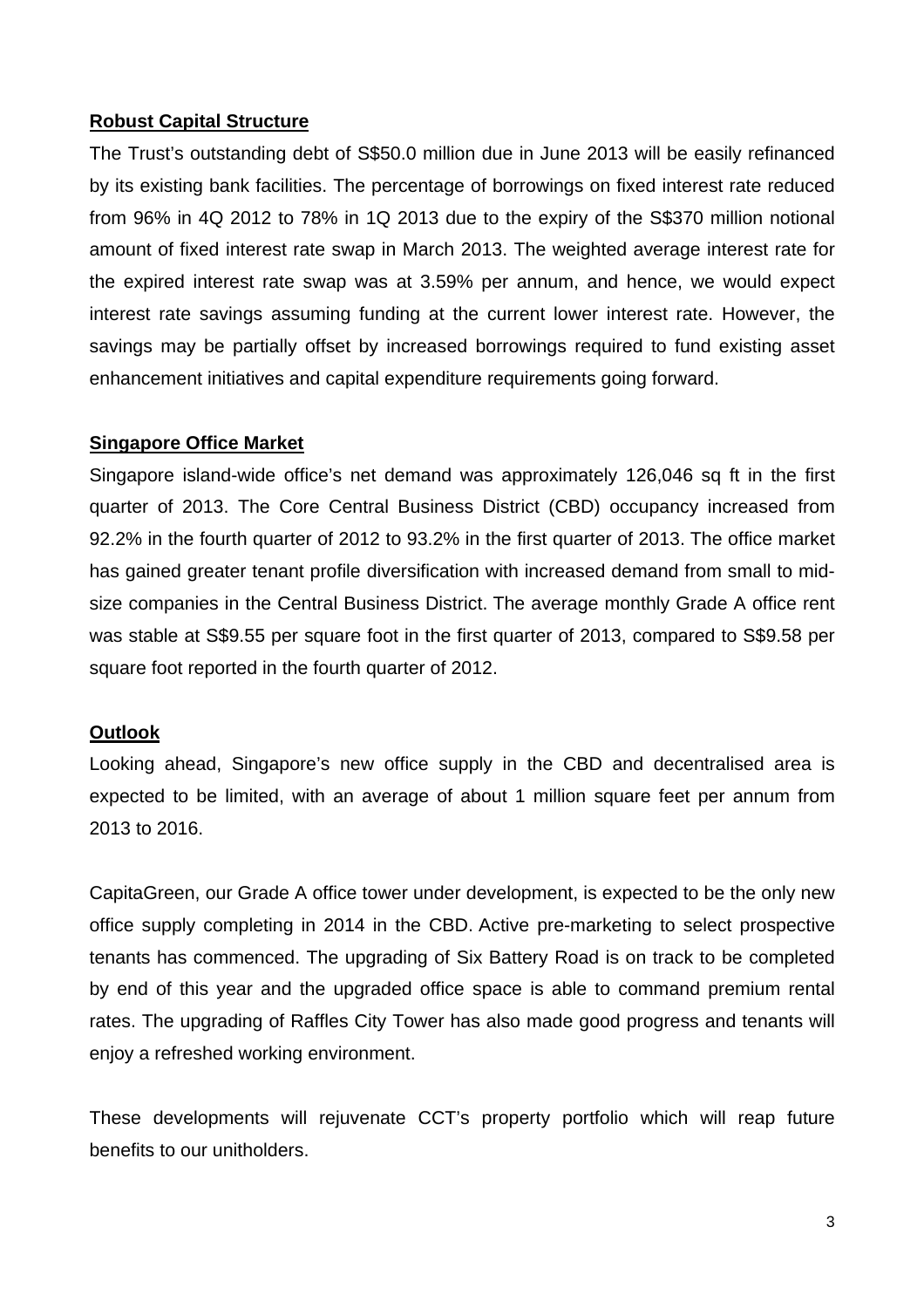However, CCT's performance in the later half of 2013 will be affected by One George Street, the yield protection for which will expire on 10 July 2013. To minimise this impact, CCT will continue its proactive portfolio management to increase overall occupancy rates and generate higher property income.

Note: Source of office market statistics, CBRE Research 1Q 2013

 $-$  END  $-$ 

### **About CapitaCommercial Trust** (www.cct.com.sg)

CapitaCommercial Trust is Singapore's first listed commercial REIT with a market capitalisation of S\$4.85 billion. CCT aims to own and invest in real estate and real estate-related assets which are income producing and used, or predominantly used, for commercial purposes. The total asset size of CCT is approximately S\$7 billion as at 31 March 2013, comprising a portfolio of 10 prime commercial properties in Singapore, as well as investments in Malaysia. The properties in Singapore are Capital Tower, Six Battery Road, One George Street, HSBC Building, Raffles City (60% interest through RCS Trust), Twenty Anson, Bugis Village, Wilkie Edge, Golden Shoe Car Park and CapitaGreen (40% interest through the joint venture, MSO Trust).

In addition, CCT is a substantial unitholder of Quill Capita Trust with 30% unitholdings and has taken a 7.4% stake in the Malaysia Commercial Development Fund Pte. Ltd. (MCDF). Quill Capita Trust is a commercial REIT listed on Bursa Malaysia Securities Berhad, with a portfolio of 10 commercial properties in Kuala Lumpur, Cyberjaya and Penang. MCDF is CapitaLand's first and largest Malaysia private real estate fund with a focus on real estate development properties primarily in Kuala Lumpur and the Klang Valley, Malaysia.

Since 18 September 2009, CCT has been a constituent of FTSE4Good Index Series (FTSE4Good), a series of benchmark and tradable indices derived from the globally recognized FTSE Global Equity Index Series. FTSE4Good is designed to track the performance of companies meeting international corporate responsibility standards and forms the basis for over 70 different funds and investment products.

CCT is managed by an external manager, CapitaCommercial Trust Management Limited, which is an indirect wholly-owned subsidiary of CapitaLand Limited, one of the largest real estate companies in Southeast Asia by market capitalisation.

#### **\_\_\_\_\_\_\_\_\_\_\_\_\_\_\_\_\_\_\_\_\_\_\_\_\_\_\_\_\_\_\_\_\_\_\_\_\_\_\_\_\_\_\_\_\_\_\_\_\_\_\_\_\_\_\_\_\_\_\_\_\_\_\_\_\_\_\_\_\_\_\_\_\_\_\_\_ Issued by CapitaCommercial Trust Management Limited**  (Company registration no. 200309059W)

**Contact**  Ho Mei Peng Head, Investor Relations & Communications DID: (65) 6826 5586 Mobile: (65) 9668 8290 Email: ho.meipeng@capitaland.com

Lee Wai Leng Manager, Investor Relations & Communications DID: (65) 6826 5568 Mobile: (65) 9800 1009 Email: lee.waileng@capitaland.com